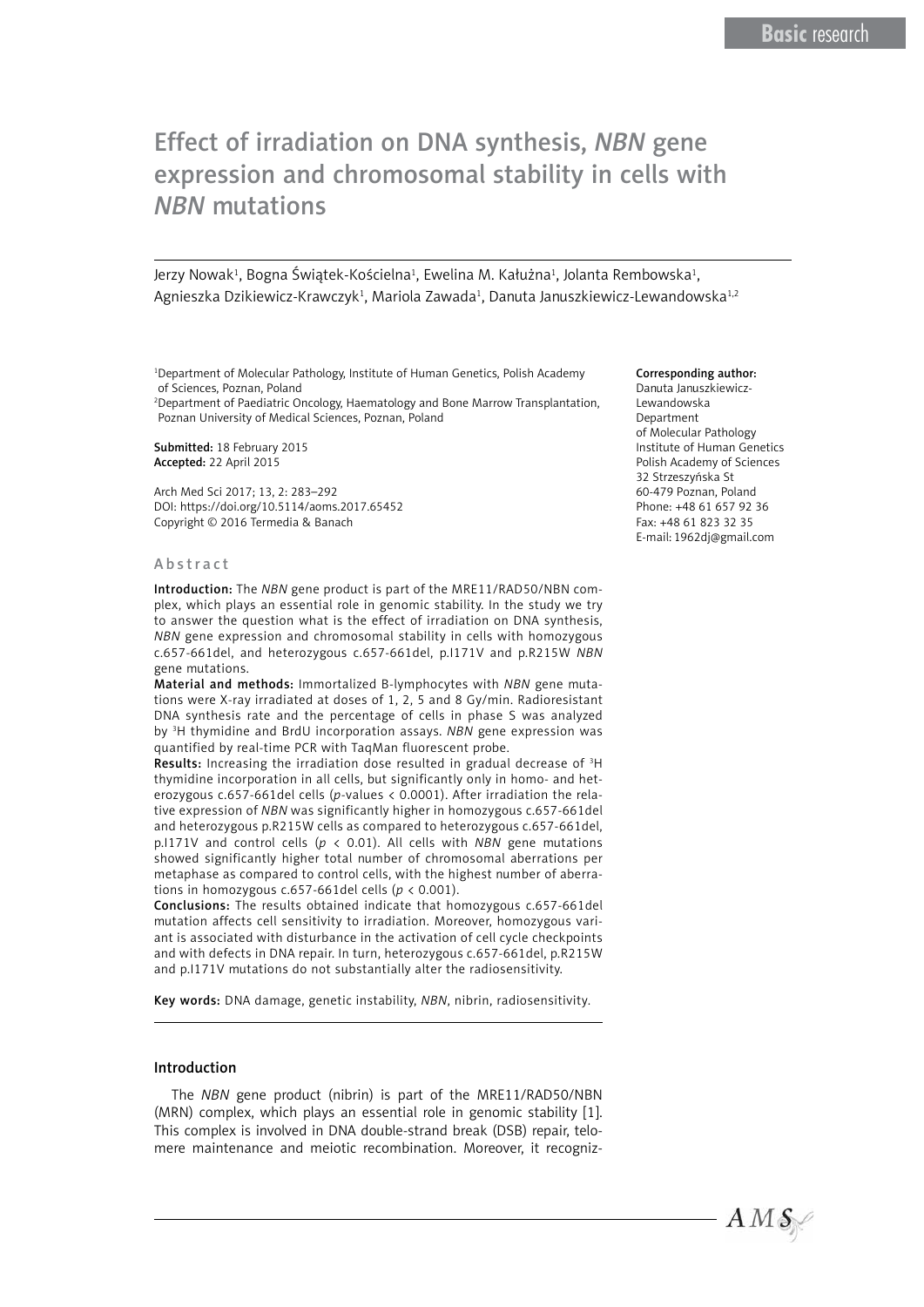es DNA damage and takes part in the control of cell cycle checkpoints and apoptosis. *NBN* gene mutations, both homozygous and heterozygous, affect the proper function of nibrin, resulting in impaired activity of the MRE11/RAD50/NBN complex and consequently leading to carcinogenesis [2]. Homozygous c.657-661del mutation of the *NBN* gene causes Nijmegen breakage syndrome (NBS), in the course of which there is a high susceptibility to lymphatic system cancer and brain tumours [3–5]. Nijmegen breakage syndrome patients, having a higher rate of spontaneous chromosome breakage, are very sensitive to radiation, and more than 40% of them develop lymphomas before the age of twenty. The best known heterozygous *NBN* gene mutations considered to be minor cancer risk factors involve c.657-661del, p.I171V and p.R215W [2, 6, 7]. These mutations have been found in 2–9% of patients with breast, cervical, prostate, larynx and colorectal cancer, as well as lymphoid neoplasms and brain tumours [2, 5]. Our own results indicate a p.I171V mutation, in particular, as a potential risk factor for cancer in adults and leukaemia in children [4, 6, 7].

The link between chromosomal instability and increased radiosensitivity of cells bearing the homozygous c.657-661del mutation of the *NBN* gene is well established [8–10]. However, there are no conclusive data regarding the effects of radiation on cells with the above-mentioned heterozygous mutations of the *NBN* gene. Therefore, the aim of this study was to answer the following question: What is the effect of irradiation on DNA synthesis inhibition, *NBN* gene expression and chromosomal stability in lymphoblastic cell lines with germinal homozygous c.657-661del, heterozygous c.657-661del, heterozygous p.I171V and heterozygous p.R215W *NBN* gene mutations?

# Material and methods

# Cells

The study was conducted on a lymphoblastic cell line derived from B-lymphocytes immortalized by the Epstein-Barr virus (EBV). B-lymphocytes with germinal *NBN* gene mutations (homozygous c.657-661del, heterozygous c.657-661del, p.I171V and p.R215W) were obtained from patients with acute lymphoblastic leukaemia (ALL) in remission diagnosed at the Department of Paediatric Oncology, Haematology and Bone Marrow Transplantation at the Poznan University of Medical Sciences [4]. Immortalized B-lymphocytes from healthy individuals, without the above-mentioned *NBN* gene mutations in exons 5 and 6, were used as the control. The Poznan University of Medical Sciences Ethics Committee approved the study.

#### Cell immortalization

Peripheral blood lymphocytes (PBL) from patients and healthy individuals were isolated by Histopaque-1077 (Sigma-Aldrich, Steinheim, Germany) gradient centrifugation (1.077 g/ml). The washed cells were suspended as  $2 \times 10^6$  cells/ml in RPMI-1640 (Sigma-Aldrich, Steinheim, Germany) medium supplemented with 20% fetal bovine serum (FBS) (Sigma-Aldrich, Steinheim, Germany), 2 µg/ml cyclosporine A (Sigma-Aldrich, Steinheim, Germany), and 10% EBV-containing medium. Cells were cultured for 3 weeks at 37°C in a 5%  $\text{CO}_2$  atm. Afterwards, the immortalized cells were propagated in RPMI-1640 medium supplemented with 15% FBS and penicillin/streptomycin (Sigma-Aldrich, Steinheim, Germany).

#### Irradiation

Immortalized cells were X-ray irradiated at doses of 1, 2, 5 and 8 Gy/min using a Gammacell 1000 137Cs irradiator.

# Cell viability

Cell viability was assessed using the propidium iodide (PI) exclusion test and was analysed by flow cytometry with vision (FACS Scan, Becton Dickinson, New York, NY, USA). One million cells were stained and  $2 \times 10^4$  cells were counted in each sample. The percentage of live cells (PI negative) was calculated by FACSDiva software. Viability of cells was measured in three independent experiments.

# DNA synthesis

Radioresistant DNA synthesis was measured by 3 H thymidine (American Radiolabeled Chemicals, St. Louis, MO, USA) incorporation assay. Briefly, 20  $\mu$ l of <sup>3</sup>H thymidine at activity 2  $\mu$ Ci/ ml was added to each microplate well containing 2 × 10<sup>5</sup> analysed cells. Then, cells were harvested on a Flow Laboratories appliance 3, 24 and 48 h after irradiation. <sup>3</sup>H thymidine incorporation was counted using a Rackbeta liquid scintillation counter (LKB Wallac, Mt Waverley, Vic, Australia). The results were presented as counts per minute (cpm). Additionally, the DNA synthesis rate and the percentage of cells in phase S of the cell cycle were analysed using the 5-bromo-2-deoxyuridine (BrdU) incorporation assay (EZ-BrdU, Phoenix Flow System, San Diego, CA, USA). All steps of the procedure and analysis of the results were performed according to the manufacturer's protocol. Briefly, the cells were incubated for 1 h in the presence of BrdU, then were permeabilized and washed twice. After DNA denaturation cells were stained with anti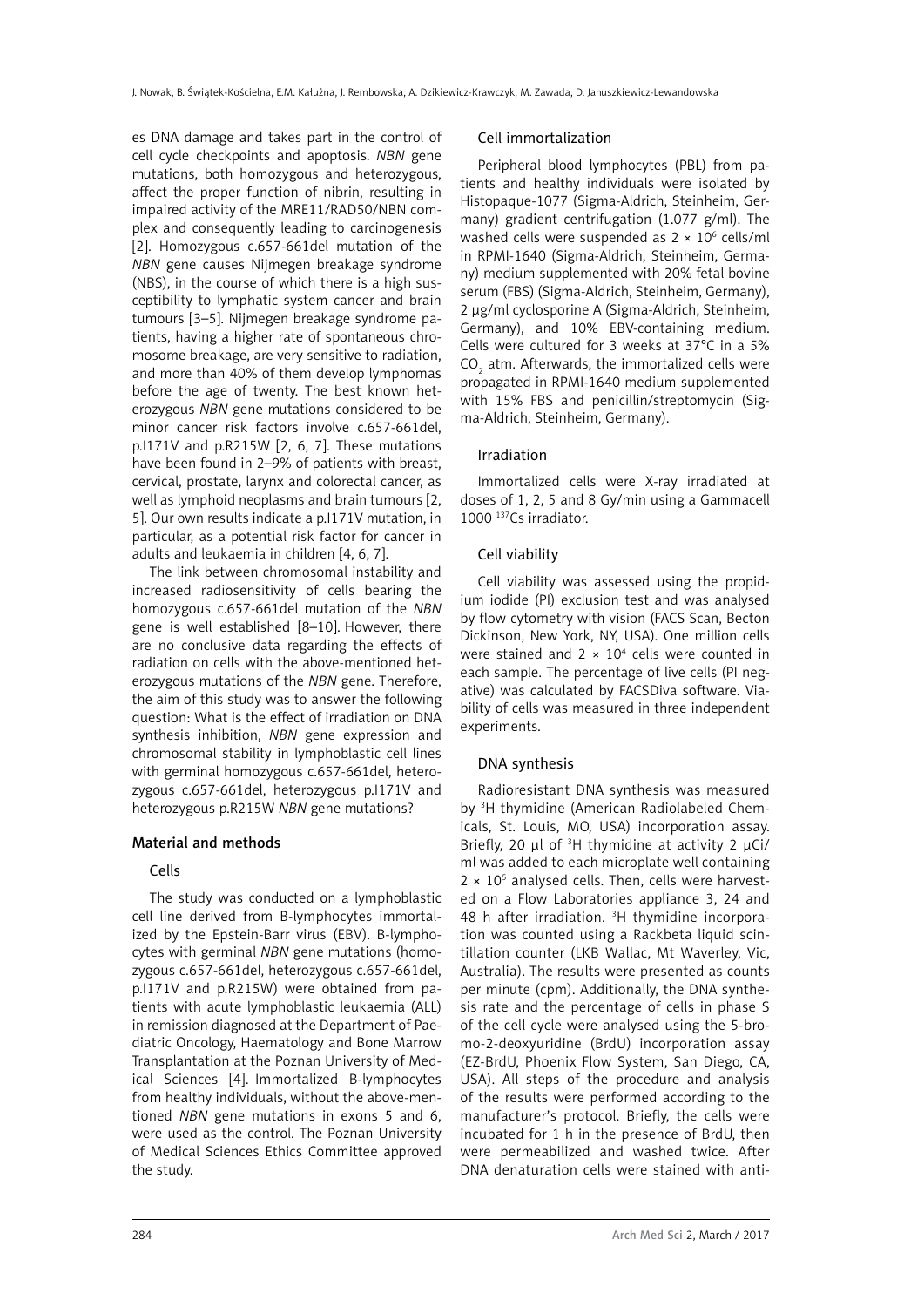BrdU antibody conjugated with fluorescein and cellular DNA was stained using PI. The fluorescence from PI and fluorescein was measured for 2 × 104 cells in each sample. The percentage of actively replicating cells was calculated using FACSDiva and Cyflogic software. <sup>3</sup>H thymidine and BrdU incorporation were measured in three independent experiments.

#### *NBN* gene expression

Real-time PCR with specific primers and a FAM/ TAMRA labelled probe localized in exons 8 and 9 in the *NBN* gene was applied for analysis of *NBN* gene expression. The primers and probe sequences for *NBN* and *B2M* (β2-microglobulin, reference gene) are presented in Table I. *NBN* gene expression was analysed prior to and 3, 24 and 48 h after irradiation. In non-irradiated cells, the relative expression was calculated according to the following formula:  $R = 2^{-dCt} = 2^{-[Ct/(NBN) - Ct(B2M)]}$ The relative expression after irradiation was calculated according to the following formula:  $2^{-ddCt}$ = 2–[(Ct *NBN* – Ct *B2M*)dose – (Ct *NBN*-Ct *B2M*)0Gy]. Expression was measured in three independent experiments and each reaction was run in triplicate.

#### Cytogenetic analysis

Chromosomal aberrations were assessed prior to as well as 24 h after irradiation of cultured cells with doses of 5 Gy. Chromosome analysis was carried out in harvested cells 3 h after the addition of 0.1 µg/ml colcemid (PAN-Biotech, Aidenbach Germany). Standard air-dried preparations and 5% Giemsa staining were performed.

Chromosome aberrations were scored in 80– 100 metaphases (approx. 40–50 cells from two independent experiments) for each cell line. Analysed chromosome aberrations included: chromatid gaps, chromatid breaks, chromosome gaps, chromosome breaks, dicentric chromosomes, and triradial and tetraradial figures. The results are given as the number of chromosomal aberrations per metaphase.

## Statistical analysis

The results obtained were compared using a two-tailed Fisher's exact test as well as a twotailed Student's test. The differences were considered significant if the value of probability (*p*) was less than 0.05. Analysis was undertaken using the JMP program from the SAS Institute Inc., version 11.0.0.

#### Results

#### Cell viability

Cell viability measured before irradiation as well as 3 h after irradiation with a dose of 1 Gy was comparable in all cell lines tested. After high-dose irradiation, the highest sensitivity was found in the cell line with homozygous c.657- 661del. Three hours after irradiation with dose of 2, 5 and 8 Gy these cells showed significantly lower viability compared to the control cell line (all *p*-values < 0.0001), whereas viability of the other cell lines tested was comparable with the control (Figure 1).

#### DNA synthesis

There was no statistically significant difference in 3 H thymidine incorporation 3 h after irradiation with regard to the dose of irradiation in each studied cell line. However, in all cell lines, including the control, a decrease in 3 H thymidine incorporation with increasing doses of irradiation was observed (Figure 2 A). A significant decrease in  ${}^{3}$ H thymidine incorporation was noted in all irradiated cells after 24 h of culture (Figure 2 B). The most pronounced decrease of 3 H thymidine incorporation was found both in homozygous and heterozygous c.657- 661del cells. Increasing the irradiation dose resulted in a decrease in <sup>3</sup>H thymidine incorporation in all cell lines, but was statistically significant only when comparing irradiated (1, 2, 5 and 8 Gy) with non-irradiated (0 Gy) cells (all *p*-values < 0.0001). After 48 h of culture a significant gradual decrease in 3 H thymidine incorporation was only observed

Table I. Primers and probe sequences and their localization according to NCBI Reference Sequence NM\_002485.4 for Homo sapiens nibrin (*NBN*) (product length 128 bp) and NM\_004048.2 for Homo sapiens β2-microglobulin (*B2M*) (product length 98 bp)

| Primer              | Sequence                             | Localization | Exon |
|---------------------|--------------------------------------|--------------|------|
| <b>NBN F Primer</b> | GATCCTCAGGGCCATCCC                   | 1080-1097    | 8    |
| <b>NBN R Primer</b> | TCAGCTACGTATGTTGTAGTGTTCA            | 1183-1207    | 9    |
| NBN TagMan probe    | ACAACAAGTCCAGGACCAAGCCTTT            | 1113-1137    | 9    |
| <b>B2M F Primer</b> | TGCCGTGTGAACCATGTGA                  | 358-376      |      |
| <b>B2M R Primer</b> | CCAAATGCGGCATCTTCA                   | 438-455      | 3    |
| B2M TagMan probe    | <b>TGATGCTGCTTACATGTCTCGATCCCACT</b> | $401 - 429$  | 3    |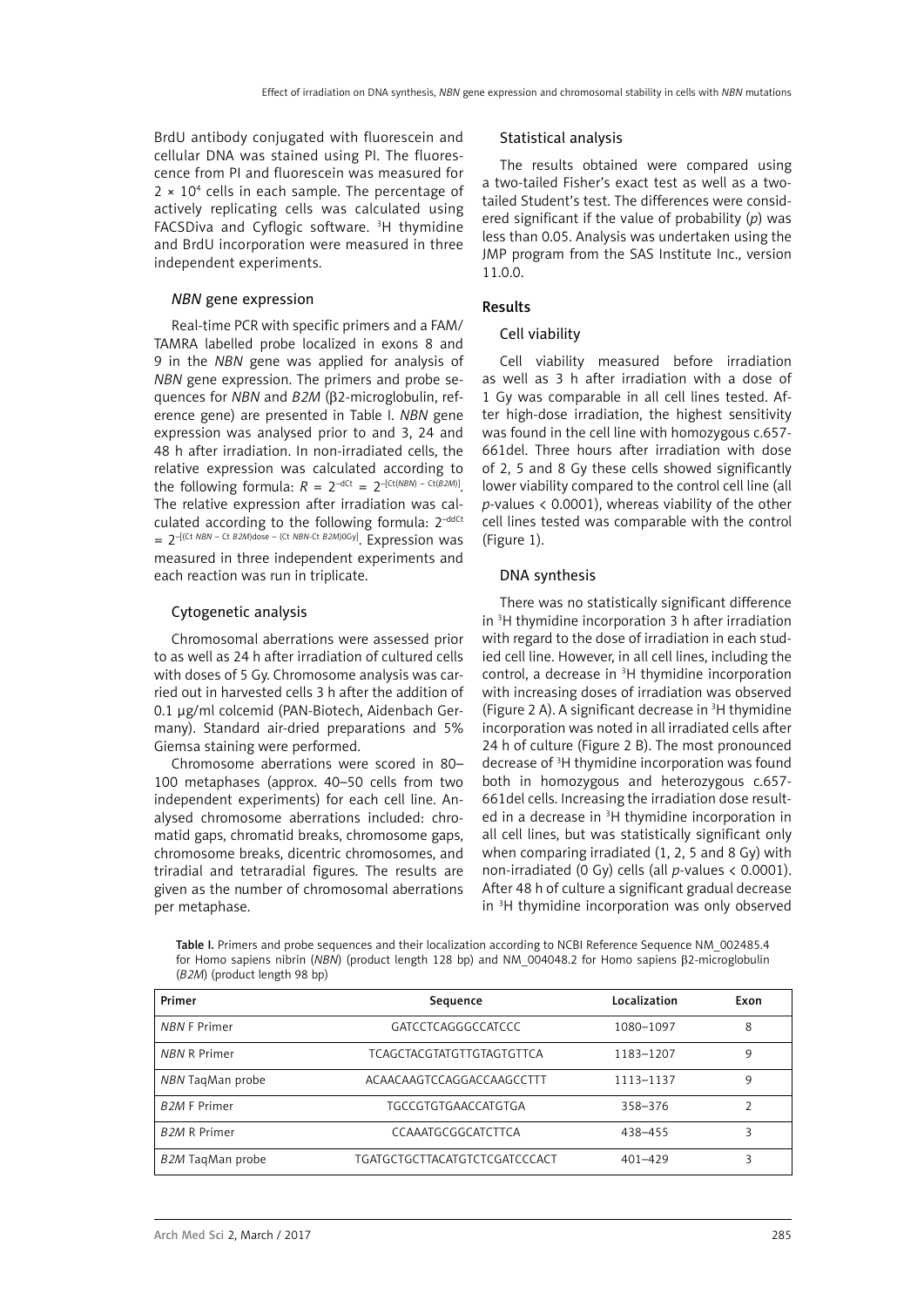

Homozygous c.657-661del - Heterozygous c.657-661del Heterozygous p.R215W Heterozygous p.I171V **-**Control

Figure 1. Viability of cells with *NBN* gene mutations (homozygous c.657-661del, heterozygous c.657- 661del, heterozygous p.I171V and heterozygous p.R215W) and control cells measured 3 h after irradiation with doses of 1 Gy, 2 Gy, 5 Gy and 8 Gy by propidium iodide exclusion test. 0 Gy: non-irradiated cells; control: cell line without *NBN* gene mutations; \**p* < 0.0001. Viability was measured in three independent experiments. Results were normalized to 100% and expressed as mean ± SD

in homo- and heterozygous c.657-661del cell lines (both *p*-values < 0.0001). In other cell lines, irradiation did not significantly affect radioresistant DNA synthesis (Figure 2 C). Non-irradiated homoand heterozygous c.657-661del cell lines showed the highest levels of DNA synthesis as measured by 3 H thymidine incorporation in comparison to other cell lines (all *p*-values < 0.001). Moreover, after irradiation, these cell lines showed the highest incorporation of 3 H thymidine. This highest DNA synthesis was most evident after 24 and 48 h of culture.

Additionally, the DNA synthesis rate and percentage of replicating cells were measured using the BrdU incorporation assay. At 3 h after irradiation with a dose of 2 and 8 Gy cells with the homozygous c.657-661del mutation showed the highest level of BrdU incorporation – percentage of cells in synthesis (S) phase – compared to the control ( $p = 0.0064$  and  $p = 0.0042$  for 2 Gy and 8 Gy, respectively) and other cell lines tested  $(p = 0.0057$  and  $p = 0.0038$  for heterozygous c.657-661del cell line, *p* = 0.0090 and *p* = 0.0062 for p.R215W cell line,  $p = 0.0083$  and  $p = 0.0056$ for p.I171V cell line) (Figures 3 and 4). The cell lines with heterozygous *NBN* gene mutations (c.657-661del, p.R215W and p.I171V) exhibited



Homozygous c.657-661del - Heterozygous c.657-661del - Alexander b.B.215W - Materozygous p.I171V **-**Control

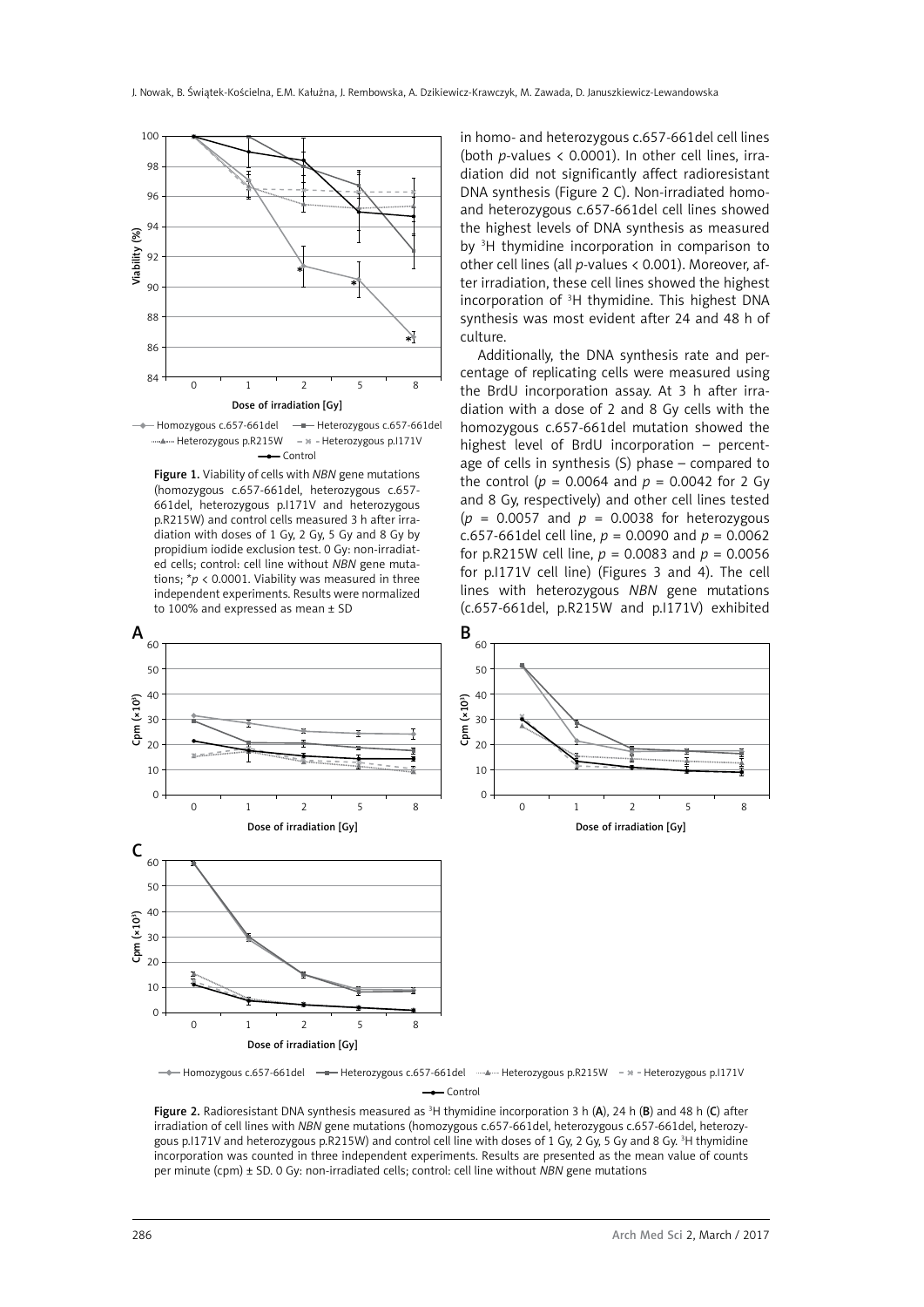a percentage of cells in S-phase similar to the control cell line (Figures 3 and 4).

#### *NBN* gene expression

The next step of our study was to establish whether homozygous and heterozygous mutations of the *NBN* gene affect expression of this gene. *NBN* gene expression was studied in non-irradiated cell lines established from B-lymphocytes of homoand heterozygous carriers of *NBN* gene mutations, as well as in the control cell line (Figure 5). Cells with homozygous and heterozygous c.657-661del mutations as well as p.I171V mutation showed lower relative *NBN* gene expression compared to the control ( $p = 0.165$  and  $p = 0.002$ ,  $p = 0.004$  respectively). Significantly higher *NBN* gene expression, compared to the control, was found in the p.R215W cell line  $(p = 0.005)$  (Figure 5).

Subsequently, immortalized cells with *NBN* gene mutations were irradiated with 1–8 Gy and *NBN* expression was measured after 3, 24 and 48 h of culture (Figures 6 A–D). Three hours after irradiation the highest increase in *NBN* gene expression in homozygous c.657-661del and heterozygous p.R215W cells was observed. The relative expression of *NBN* was significantly higher in homozygous c.657-661del and heterozygous p.R215W cells as compared to heterozygous c.657-661del  $(p = 0.0017$  and  $p = 0.002$ , respectively) and p.1171V cells ( $p = 0.0015$  and  $p = 0.0017$ , respectively), as well as to the control ( $p = 0.002$  and  $p = 0.0023$ , respectively). With an increasing radiation dose, a systematic but insignificant decrease in relative expression of *NBN* in all cell lines was observed. Similarly, *NBN* gene expression after irradiation decreased with the time of culture. When comparing 3- and 48-hour culture in all cell lines, a significant decrease in *NBN* expression was demonstrated (all *p*-values < 0.001) (Figures 6 A–D).

# Chromosomal stability

Chromosomal aberrations were assessed prior to and 24 h after irradiation with 5 Gy. The highest total number of chromosomal aberrations per metaphase before irradiation was observed in the homozygous c.657-661del cell line (all *p*-values < 0.001). The total number of chromosomal aberrations was also high in the heterozygous c.657- 661del cell line (Figure 7 A).

The number of chromosomal aberrations increased in each cell line after irradiation (Figure 7 B). Moreover, after irradiation, all cell lines with *NBN* gene mutations showed a significantly higher total number of chromosomal aberrations per metaphase as compared to the control cell line (all *p*-values < 0.001). The highest total number of chromosomal aberrations, compared to the control cell line, was observed in homozygous c.657-





Figure 3. Percentage of cells in phase S of the cell cycle measured as 5-bromo-2-deoxyuridine incorporation 3 h after irradiation of cell lines with *NBN* gene mutations (homozygous c.657-661del, heterozygous c.657-661del, heterozygous p.I171V and heterozygous p.R215W) and control cell line with doses of 2 Gy and 8 Gy 0 Gy: non-irradiated cells; control: cell line without *NBN* gene mutations; \**p* < 0.01. BrdU incorporation was measured in three independent experiments. Results were normalized to 100% and expressed as mean ± SD

661del cell lines (*p* < 0.001) (Figure 7 B). An example of metaphase of a cell with a homozygous c.657-661del mutation after irradiation is shown in Figure 8.

# Discussion

Biallelic c.657-661del mutation in the *NBN* gene in the vast majority of cases is responsible for NBS [11]. This rare disorder is characterized by chromosome instability, hypersensitivity to radiation, radioresistant DNA synthesis and high incidence of cancer development. It was found that the high incidence of haematological malignancies in NBS may be the result of the combination of a primary DSB repair deficiency and accompanying oxidative damage [12]. Deficiency in the repair of DSB leads to disturbances in cellular metabolism, leading to a loss of antioxidative capacity. Accumulation of highly reactive oxygen species results in further DNA damage, which may lead to development of malignancies [12, 13]. Although, as reported in our recent paper, we did not find that heterozygous c.657-661del, p.R215W and p.I171V mutations significantly impair nibrin function, we reported a delay in  $v$ -H2AX foci formation and higher levels of residual foci in *NBN*-mutated cells [14]. This could indicate a defect in DSB signalling and repair. A meta-analysis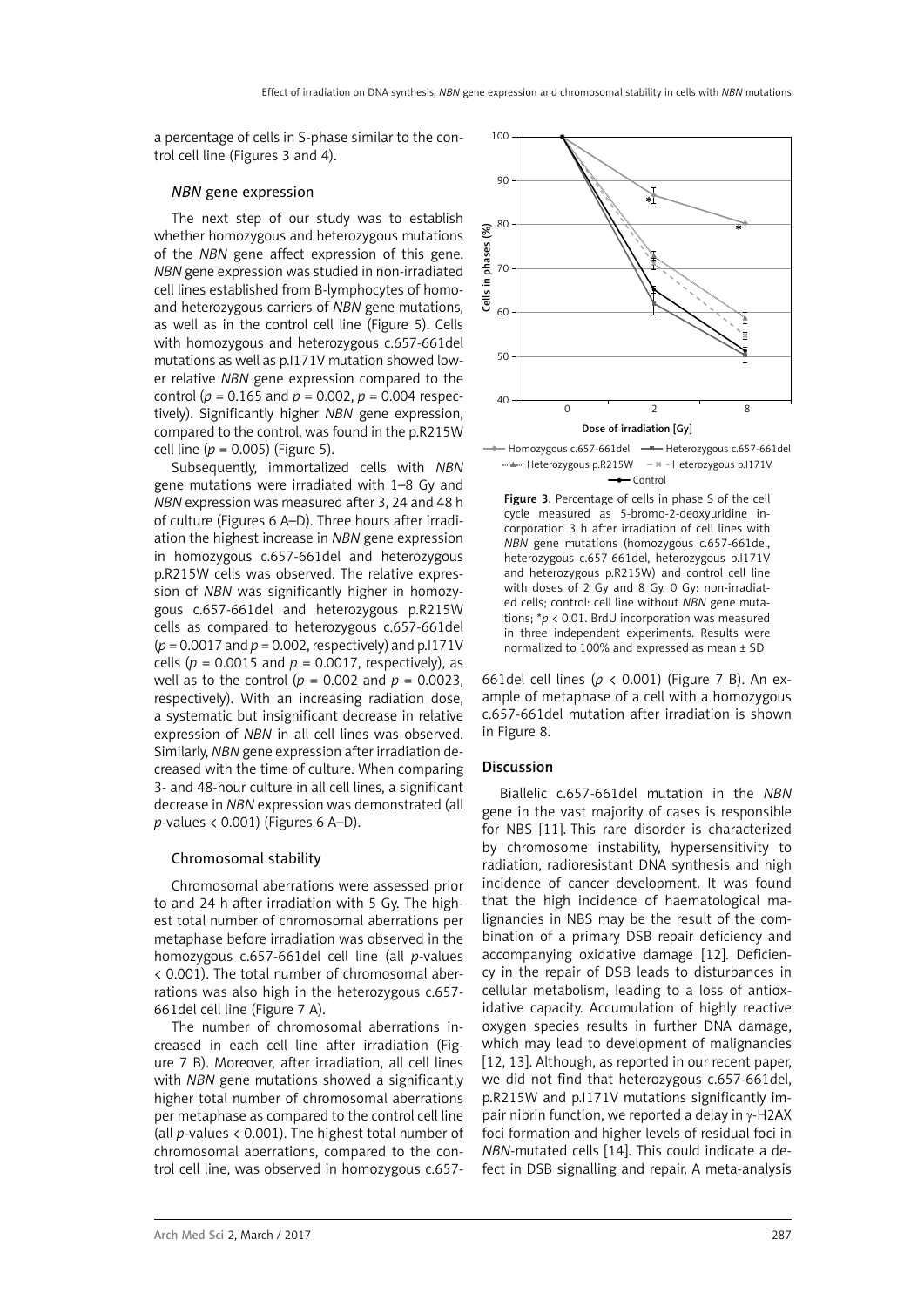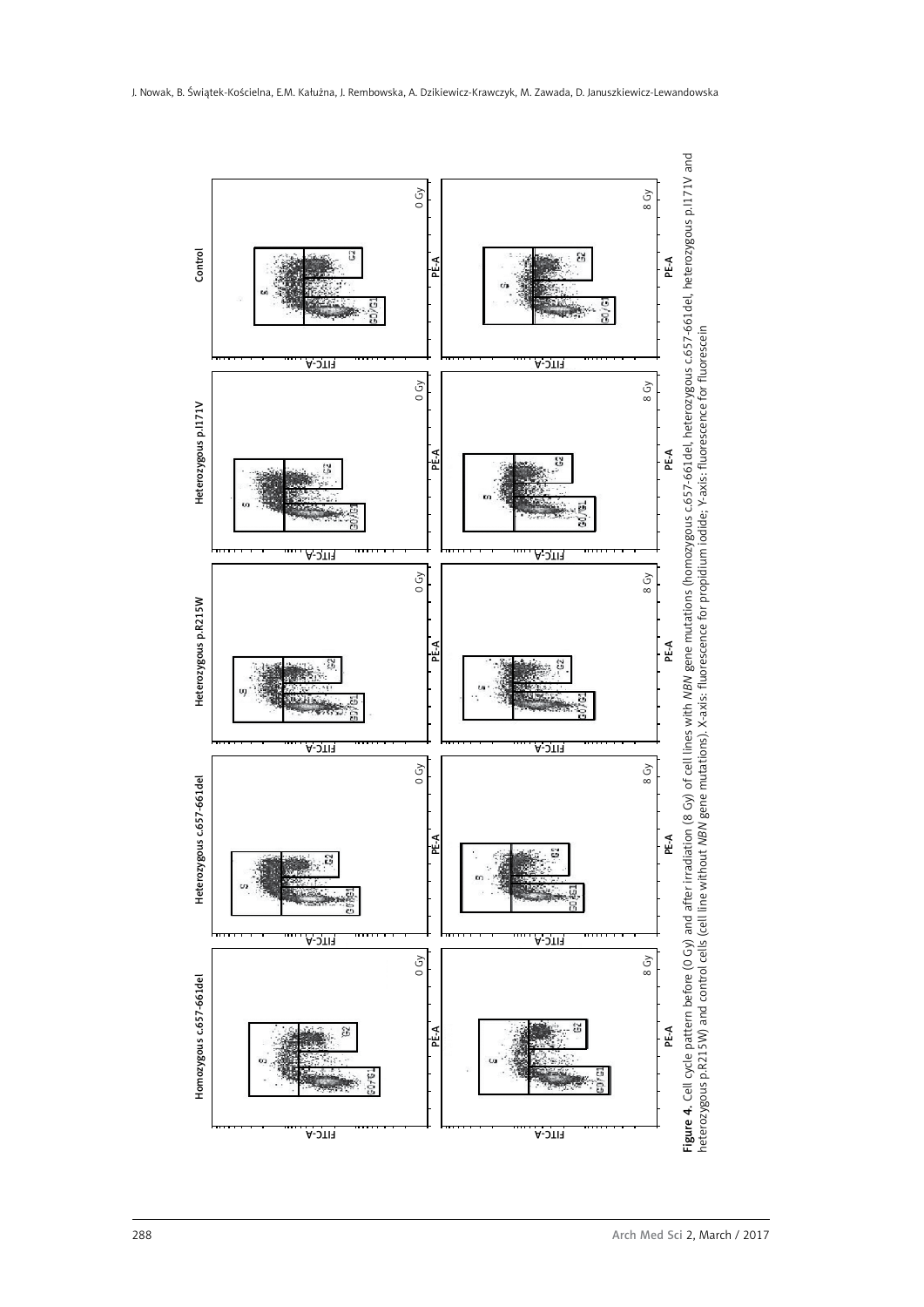based on 60 publications with a total of 39,731 cancer cases and 64,957 controls indicated that heterozygous c.657-661del, p.R215W and p.I171V mutations showed a deleterious effect on cancer susceptibility [5]. The pathogenicity of these mutations is presumably connected with their occurrence in the highly conserved BRCT (breast cancer terminal) tandem domains of nibrin, one of the major mediators of processes related to cell-cycle checkpoint and DNA repair [2, 5].

There are data on the radiosensitivity as well as the amount of nibrin in NBS cells with homo- and heterozygous c.657-661del mutations [11, 15]. To our knowledge, no data are available in the literature on *NBN* gene expression in *NBN*-mutated cells with homozygous c.657-661del and heterozygous c.657-661del, p.I171V and p.R215W mutations prior to and after irradiation. In the present study we tried to answer the following question: What is the effect of irradiation on DNA synthesis inhibition, *NBN* gene expression and chromosomal stability in lymphoblastic cell lines with germinal homozygous c.657-661del, heterozygous c.657- 661del, heterozygous p.I171V and heterozygous p.R215W *NBN* gene mutations?

It was found that nibrin is involved in activation of S phase checkpoint through the mechanism regulated by ataxia telangiectasia-mutated



Figure 5. Relative *NBN* gene expression in non-irradiated cell lines with *NBN* gene mutations (homozygous c.657-661del, heterozygous c.657-661del, heterozygous p.I171V and heterozygous p.R215W) and in control (cell line without *NBN* gene mutations). *NBN* gene expression is shown in relation to *B2M* gene expression (β2-microglobulin, reference gene). Relative gene expression (*R*) was calculated using the formula:  $R = 2^{-[dCt (NBN)-dCt (B2M)]}$ . Expression was measured in three independent experiments and each reaction was run in triplicate. The results were expressed as the mean of *R* ± SD; \**p* < 0.05

protein kinase [16]. Before and after irradiation, cells with a homozygous c.657-661del mutation showed a higher DNA synthesis rate, measured as 3 H thymidine as well as BrdU incorporation, than



Figure 6. Relative *NBN* gene expression in cell lines with *NBN* gene mutations (homozygous c.657-661del, heterozygous c.657-661del, heterozygous p.I171V and heterozygous p.R215W) and in control (cell line without *NBN* gene mutations) after irradiation with 1 Gy (A), 2 Gy (B), 5 Gy (C) and 8 Gy (D) in 3-, 24-, and 48-hour culture. *NBN* gene expression in each cell line is shown in relation to non-irradiated cells (0 Gy). Relative gene expression (*R*) was calculated using the formula:  $R = 2^{-\frac{1}{100Ct NBN(0Gy - doseGy) - d/dCt B2M(0Gy - doseGy))}}$ . Expression was measured in three independent experiments and each reaction was run in triplicate. The results were expressed as the mean of R  $\pm$  SD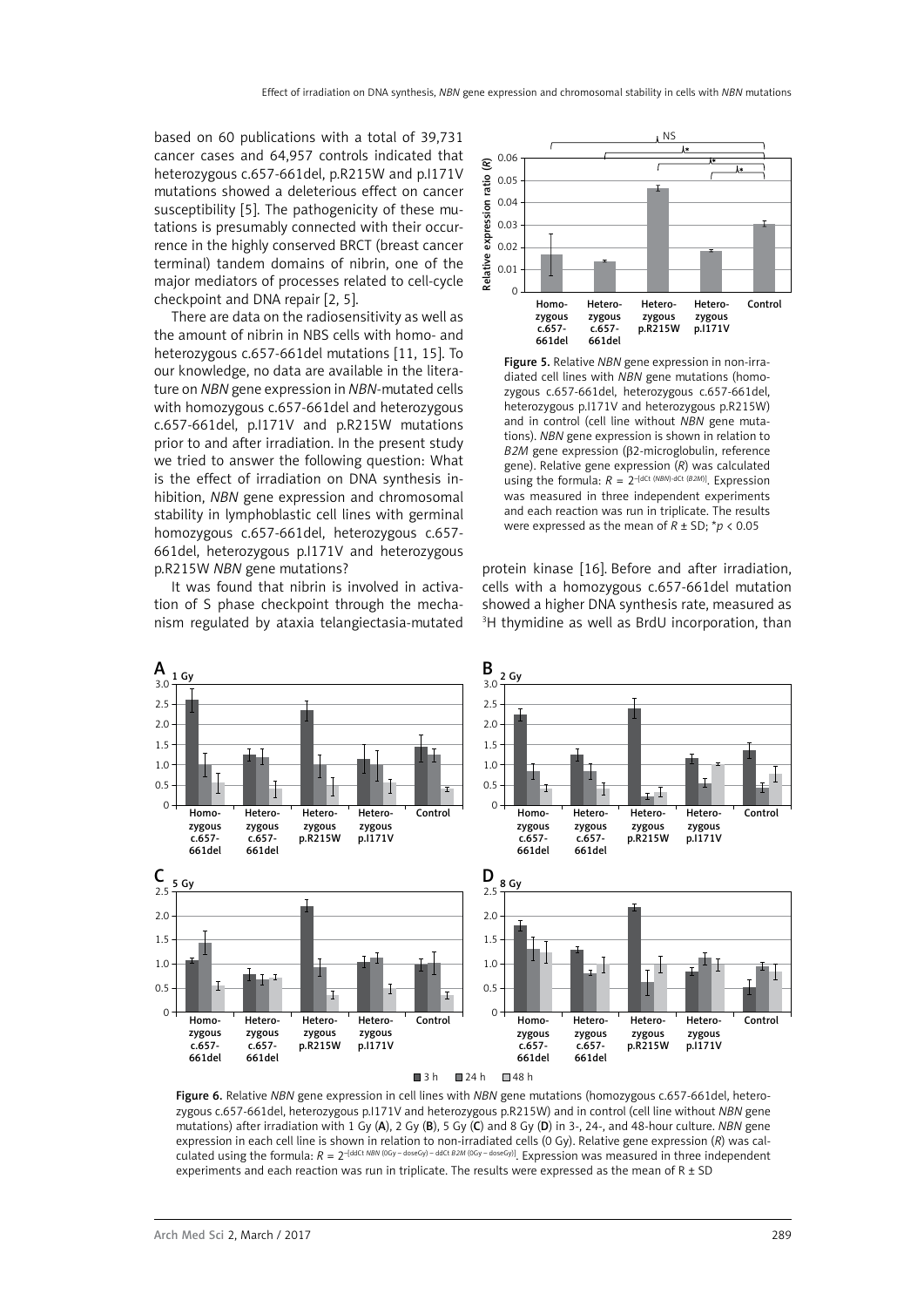

Figure 7. Chromosomal aberrations in cell lines with *NBN* gene mutations (homozygous c.657-661del, heterozygous c.657-661del, heterozygous p.I171V and heterozygous p.R215W) and control cell line prior to irradiation (0 Gy, A) and 24 h after irradiation with 5 Gy (B). The occurrence of one or two chromatid gaps, one or two chromatid breaks, dicentric chromosomes, and triradial and tetraradial figures was assessed. The results are given as the mean number of chromosomal aberrations per metaphase. Chromosome aberrations were scored in 80–100 metaphases (approx. 40–50 cells from two independent experiments) for each cell line. Control: cell line without *NBN* gene mutations. Results were expressed as mean number of chromosomal aberrations per metaphase ± SD



Figure 8. Metaphase of cell with homozygous c.657-661del *NBN* gene mutation 24 h after irradiation with dose of 5 Gy. Chromosomal aberrations: A – ring chromosome, B – one chromatid break, C – minute, D – double minute, E – triradial figure, F – one chromatid break, G – marker chromosome, H – dicentric chromosome, I – acentric fragment, J – micronucleus, K – dicentric chromosome, L – chromatid gap

other cell lines in the 3-hour culture. In turn, the cells with heterozygous c.657-661del mutation 3 h after irradiation showed a DNA synthesis level similar to the other cell lines tested. Moreover, after irradiation the homozygous c.657-661del cell line exhibited the highest percentage of replicating cells. The results indicate that cells with a homozygous c.657-661del mutation have a significant disturbances in S phase checkpoint function and thus these cells do not decrease DNA synthesis. This observation may suggest disturbed *NBN* gene function in homozygous c.657-661del cells, whereas cells with heterozygous variants of *NBN* gene mutations (c.657-661del, p.R215W, p.I171V) reduce DNA synthesis as efficiently as control cells.

There have been no reports so far in the literature regarding *NBN* gene expression analysis in cells with homozygous c.657-661del as well as heterozygous c.657-661del, p.I171V and p.R215W mutations. In our study, primers were localized in exons 8 and 9 of the *NBN* gene, so the analysis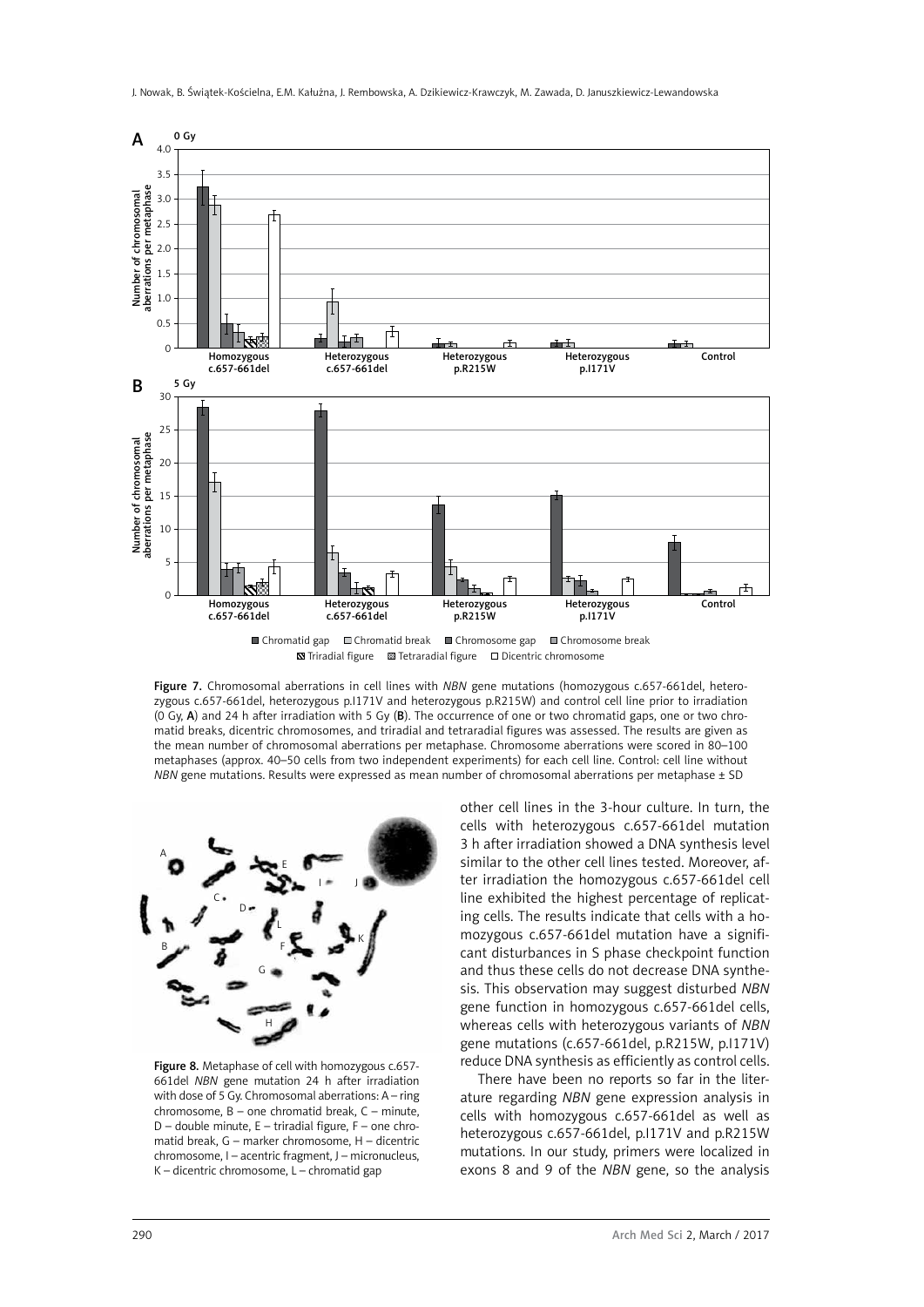of the expression of this gene was concerned only with the larger p70-NBN fragment of nibrin. In homozygous c.657-661del cells, it was proved that an alternative mode of translation permits production of a variant p70-NBN protein in *NBN*-mutated cells [17]. It was also reported that the p70-NBN fragment may fold independently but does not confer full function within the MRE11 complex [17].

We compared the changes in *NBN* gene expression in *NBN*-mutated cells before and after irradiation. Before irradiation, cells with homozygous and heterozygous c.657-661del and heterozygous p.I171V mutations showed lower relative *NBN* gene expression when compared to the control. Decreased expression of the *NBN* gene in cell lines with homozygous and heterozygous c.657-661del mutations might have resulted in a decrease in the amount of nibrin. That could explain why the occurrence of the above-mentioned mutations is associated with DNA repair defects. Indeed, in our study, we observed disturbed DNA synthesis inhibition and chromosomal instability in these cell lines.

It is suggested that p.I171V could have a pathogenic role, which is probably connected with its occurrence in the BRCT1 domain of the *NBN* gene [2, 18, 19]. Therefore, p.I171V could lead to perturbation in the relative geometry of tandem BRCT domains, thus impairing the delocalization of the MRN complex in the vicinity of the DNA damage site [7, 14]. However, in our study, despite decreased expression of the *NBN* gene in the p.I171V cell line, we did not observe a similar disturbance in DNA synthesis or a higher rate of chromosomal aberration.

A higher expression of the *NBN* gene, compared to the control, was only found in cells with p.R215W. It has been reported that p.R215W is associated with a lower stability of nibrin [20]. However, similar to p.171V, we did not find any disturbance of DNA synthesis or chromosomal stability in cell lines with p.R215W. A lack of these disorders in the context of a lower stability of nibrin might be explained, in our study, by significantly higher expression of *NBN* in the analysed p.R215W cell line. Higher *NBN* gene expression could probably compensate for lower stability of nibrin in p.R215W cells; thus proper functions of this protein might be preserved. Data on the effect of p.R215W on cancer susceptibility are inconsistent. Some studies have demonstrated that the p.R215W mutation is associated with elevated risk of malignancy [21, 22], whereas some authors reported no association with cancer risk [23, 24]. In a meta-analysis that included studies conducted in Caucasians (6728 cases and 9588 controls), a significant association between p.R215W occurrence and cancer risk was observed, among others, in lymphoid malignancies, astrocytic tumours and prostate cancer, but no correlation was observed with breast cancer risk [5].

*NBN* overexpression combined with neoplastic transformation and metastatic activity was observed by Wu *et al.* [25]. After irradiation, expression of *NBN* was significantly higher only in homozygous c.657-661del and heterozygous p.R215W cells, compared to heterozygous c.657-661del and p.I171V cells, as well as the control. Our observation may indicate a compensatory increase in the expression of the p70-NBN subunit in cells with homozygous c.657-661del and heterozygous p.R215W mutations. However, irradiation may in an alternative way stimulate a significantly higher increase in *NBN* gene expression in these cell lines.

Analysis of the data from the literature indicated that lower doses of irradiation (0.15 and 0.3 Gy) do not cause a distinctive difference in radiation-induced aberrations in cells with the c.657-661del mutation [9, 26]. Therefore, in this study, only the effect of a higher dose (5 Gy) of irradiation was tested. Radiosensitivity, measured as the number of chromosomal aberrations per metaphase, was significantly higher in cells with homo- and heterozygous c.657-661del mutations compared to the control cell line but was clearly marked only for the homozygous c.657-661del cell line.

In conclusion, the occurrence of the homozygous c.657-661del mutation affects cell radiosensitivity. Cell lines with homozygous c.657-661del showed the highest sensitivity to irradiation, the lowest DNA synthesis inhibition rate, changed *NBN* gene expression, as well as the highest total number of chromosomal aberrations, which indicates that this mutation is associated with disturbance in the activation of cell cycle checkpoints, defects in DNA repair mechanisms, and with higher radiosensitivity. In turn, heterozygous c.657- 661del, p.R215W and p.I171V mutations do not have a significant influence on cell radiosensitivity, the DNA synthesis inhibition rate or DNA repair.

The results obtained *in vitro*, i.e., the higher radiosensitivity of c.657-661del-mutated cells, are consistent with observations of radiotherapy effects in patients with malignancies.

#### Acknowledgments

The source of funding for each author as well as for collection, analysis, interpretation of data and preparation of the manuscript was the National Science Centre grant no. 2011/01/B/NZ5/04322.

#### Conflict of interest

The authors declare no conflict of interest.

#### References

1. Kobayashi J, Tauchi H, Sakamoto S, et al. NBS1 localizes to gamma-H2AX foci through interaction with the FHA/ BRCT domain. Curr Biol 2002; 12: 1846-51.